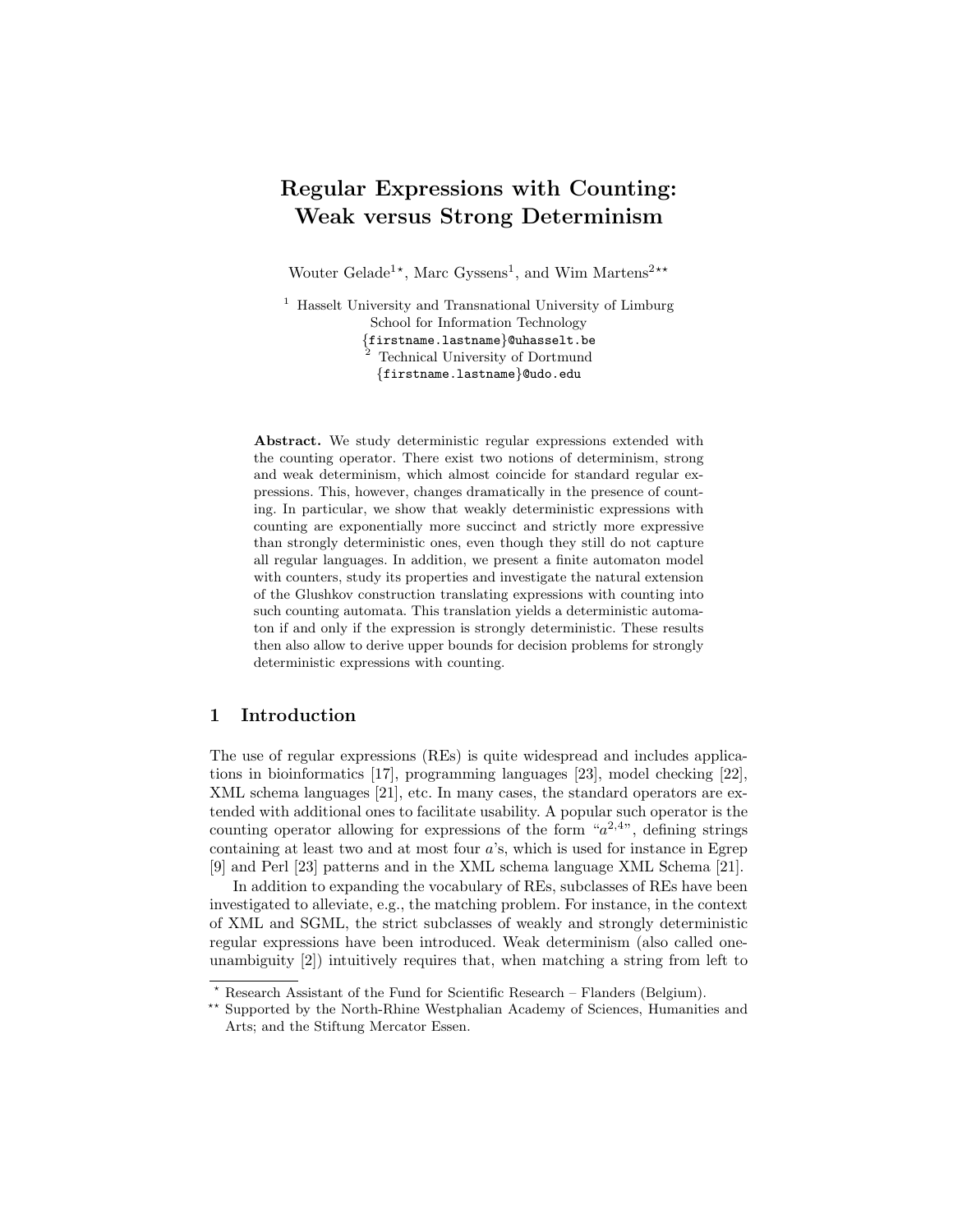right against an expression, it is always clear against which position in the expression the next symbol must be matched. For example, the expression  $(a+b)*a$ is not weakly deterministic, but the equivalent expression  $b^*a(b^*a)^*$  is. Strong determinism intuitively requires additionally that it is also clear how to go from one position to the next. For example,  $(a^*)^*$  is weakly deterministic, but not strongly deterministic since it is not clear over which star one should iterate when going from one a to the next.

While weak and strong determinism coincide for standard regular expressions  $[1]^3$ , this situation changes completely when counting is involved. Firstly, the algorithm for deciding whether an expression is weakly deterministic is nontrivial [13]. For instance,  $(b?a^{2,3})^{2,2}b$  is weakly deterministic, but the very similar  $(b^2a^{2,3})^{3,3}b$  is not. So, the amount of non-determinism introduced depends on the concrete values of the counters. Second, as we will show, weakly deterministic expressions with counting are strictly more expressive than strongly deterministic ones. Therefore, the aim of this paper is an in-depth study of the notions of weak and strong determinism in the presence of counting w.r.t. expressiveness, succinctness, and complexity. In particular, our contributions are the following:

- We give a complete overview of the expressive power of the different classes of deterministic expressions with counting. We show that strongly deterministic expressions with counting are equally expressive as standard deterministic expressions. Weakly deterministic expressions with counting, on the other hand, are more expressive than strongly deterministic ones, except for unary languages, on which they coincide. However, not all unary regular languages are definable by weakly deterministic expressions with counting (Section 3).
- We investigate the difference in succinctness between strongly and weakly deterministic expressions with counting, and show that weakly deterministic expressions can be exponentially more succinct than strongly deterministic ones. This result prohibits an efficient algorithm translating a weakly deterministic expression into an equivalent strongly deterministic one, if such an expression exists. This contrasts with the situation of standard expressions where such a linear time algorithm exists [1] (Section 4).
- We present an automaton model extended with counters, counter NFAs (CN-FAs), and investigate the complexity of some related problems. For instance, it is shown that boolean operations can be applied efficiently to CDFAs, the deterministic counterpart of CNFAs (Section 5).
- Bruggemann-Klein [1] has shown that the Glushkov construction, translating regular expressions into NFAs, yields a DFA if and only if the original expression is deterministic. We investigate the natural extension of the Glushkov construction to expressions with counters, converting expressions to CNFAs. We show that the resulting automaton is deterministic if and only if the original expression is strongly deterministic (Section 6).

 $3$  Brüggemann-Klein [1] did not study strong determinism explicitly, although she did study strong unambiguity. However, she gives a procedure to transform expressions into *star normal form* which rewrites weakly deterministic expressions into equivalent strongly deterministic ones in linear time.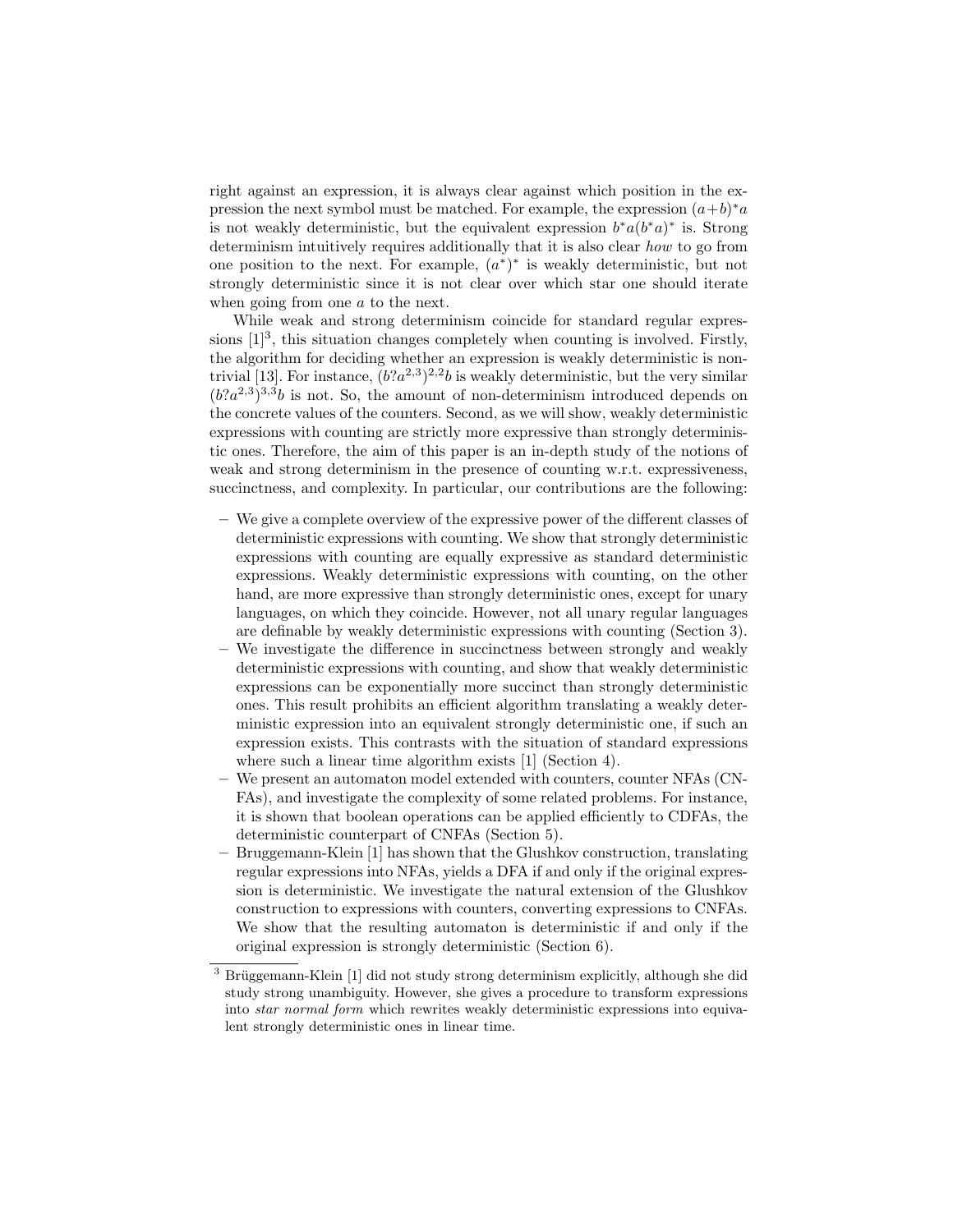– Combining the results of Section 5, concerning CDFAs, with the latter result then also allows to infer better upper bounds on the inclusion and equivalence problem of strongly deterministic expressions with counting. Further, we show that testing whether an expression with counting is strongly deterministic can be done in cubic time, as is the case for weak determinism [13] (Section 7).

The original motivation for this work comes from the XML schema language XML Schema, which uses weakly deterministic expressions with counting. However, it is also noted by Sperberg-McQueen [20], one of its developers, that "Given the complications which arise from [weakly deterministic expressions], it might be desirable to also require that they be strongly deterministic as well [in XML Schema]." The design decision for weak determinism is probably inspired by the fact that it is the natural extension of the notion of determinism for standard expressions, and a lack of a detailed analysis of their differences when counting is allowed. A detailed examination of strong and weak determinism of regular expressions with counting intends to fill this gap.

Related work: Apart from the work already mentioned, there are several automata based models for different classes of expressions with counting with as main application XML Schema validation, by Kilpelainen and Tuhkanen [12], Zilio and Lugiez [4], and Sperberg-McQueen [20]. Here, Sperberg-McQueen introduces the extension of the Glushkov construction which we study in Section 6. We introduce a new automata model in Section 5 as none of these models allow to derive all results in Sections 5 and 6. Further, Sperberg-McQueen [20] and Koch and Scherzinger [14] introduce a (slightly different) notion of strongly deterministic expression with and without counting, respectively. We follow the semantic meaning of Sperberg-McQueen's definition, while using the technical approach of Koch and Scherzinger. Finally, Kilpelainen [10] shows that inclusion for weakly deterministic expressions with counting is coNP-hard; and Colazzo, Ghelli, and Sartiani [3] have investigated the inclusion problem involving subclasses of deterministic expressions with counting. Seidl et al. also investigate counting constraints in XML schema languages by adding Presburger constraints to regular languages [18]. Concerning deterministic languages without counting, the seminal paper is by Bruggemann-Klein and Wood [2] where, in particular, it is shown to be decidable whether a language is definable by a deterministic regular expression. Conversely, general regular expressions with counting have also received quite some attention [7, 8, 11, 16].

## 2 Preliminaries

Let N denote the natural numbers  $\{0, 1, 2, \ldots\}$ . For the rest of the paper,  $\Sigma$ always denotes a finite alphabet. The set of regular expressions over  $\Sigma$ , denoted by  $RE(\Sigma)$ , is defined as follows:  $\varepsilon$  and every  $\Sigma$ -symbol is in  $RE(\Sigma)$ ; and whenever r and s are in  $RE(\Sigma)$ , then so are  $(rs)$ ,  $(r + s)$ , and  $(s)^*$ . For readability, we usually omit parentheses in examples. The language defined by a regular expression r, denoted by  $L(r)$ , is defined as usual. By  $RE(\Sigma, \#)$  we denote  $RE(\Sigma)$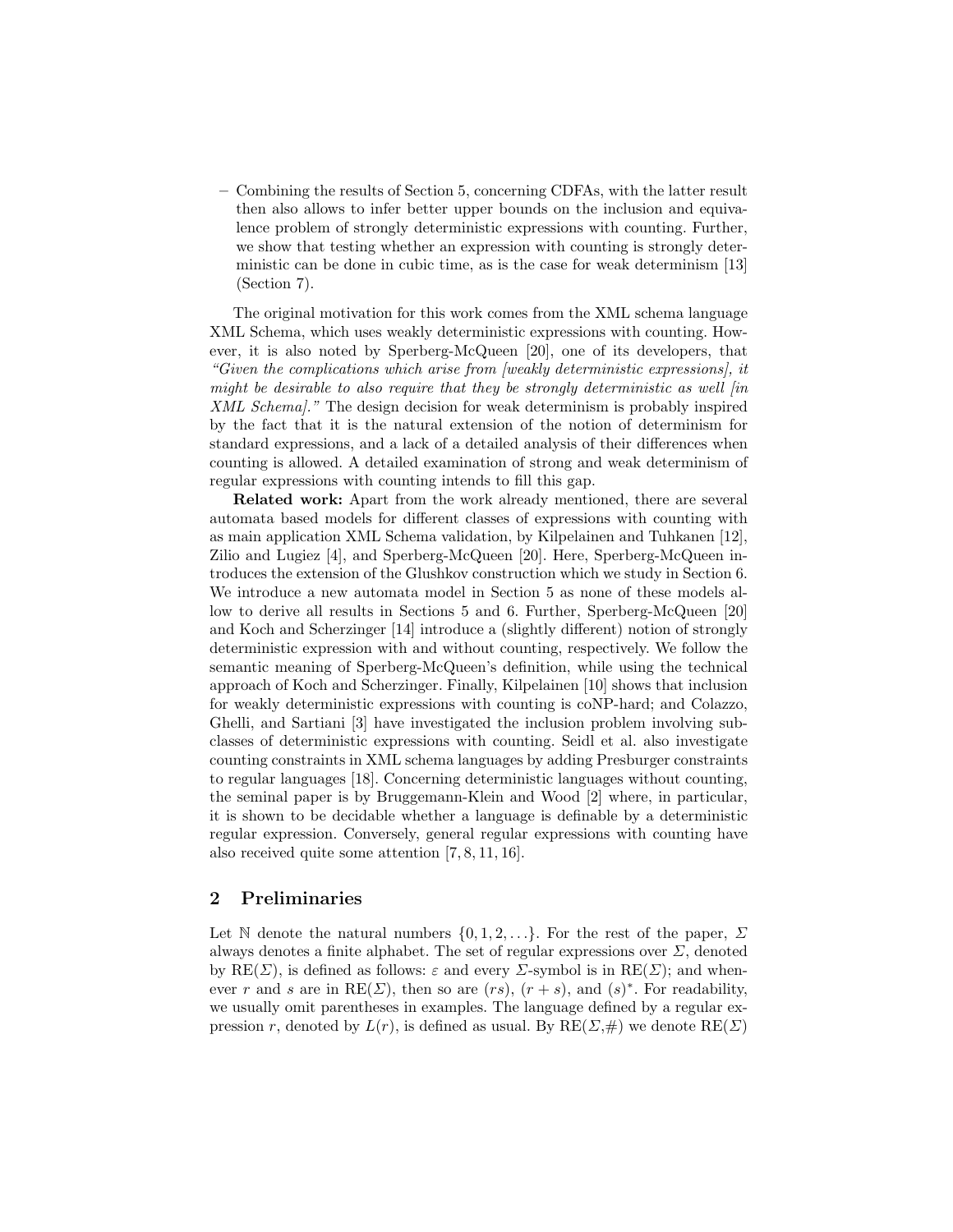extended with *numerical occurrence constraints* or *counting*. That is, when r is an RE( $\Sigma$ ,#)-expression then so is  $r^{k,\ell}$  for  $k \in \mathbb{N}$  and  $\ell \in \mathbb{N}_0 \cup \{\infty\}$  with  $k \leq \ell$ . Here,  $\mathbb{N}_0$  denotes  $\mathbb{N} \setminus \{0\}$ . Furthermore,  $L(r^{k,\ell}) = \bigcup_{i=k}^{\ell} L(r)^i$ . We use r? to abbreviate  $(r+\varepsilon)$ . Notice that  $r^*$  is simply an abbreviation for  $r^{0,\infty}$ . Therefore, we do not consider the ∗-operator in the context of  $RE(\Sigma, \#)$ . The *size* of a regular expression r in  $RE(\Sigma, \#)$ , denoted by |r|, is the number of  $\Sigma$ -symbols and operators occurring in r plus the sizes of the binary representations of the integers. An RE( $\Sigma$ ,#) expression r is *nullable* if  $\varepsilon \in L(r)$ . We say that an RE( $\Sigma$ ,#) r is in normal form if for every nullable subexpression  $s^{k,l}$  of r we have  $k = 0$ . Any  $RE(\Sigma, \#)$  can easily be normalized in linear time. Therefore, we assume that all expressions used in this paper are in normal form. Sometimes we will use the following observation, which follows directly from the definitions:

Remark 1. A subexpression  $r^{k,\ell}$  is nullable if and only if  $k = 0$ .

Weak determinism. For an RE( $\Sigma$ ,#) r, let Char(r) be the set of  $\Sigma$ -symbols occurring in r. A marked regular expression with counting over  $\Sigma$  is a regular expression over  $\Sigma \times \mathbb{N}$  in which every  $(\Sigma \times \mathbb{N})$ -symbol occurs at most once. We denote the set of all these expressions by  $MRE(\Sigma, \#)$ . Formally,  $\overline{r} \in MRE(\Sigma, \#)$ if  $\overline{r} \in \text{RE}(\Sigma \times \mathbb{N}, \#)$  and, for every subexpression  $\overline{s} \overline{s}'$  or  $\overline{s} + \overline{s}'$  of  $\overline{r}$ , Char( $\overline{s}$ )  $\cap$ Char( $\overline{s}'$ ) = Ø. A marked string is a string over  $\Sigma \times \mathbb{N}$  (in which  $(\Sigma \times \mathbb{N})$ -symbols can occur more than once). When  $\bar{r}$  is a marked regular expression,  $L(\bar{r})$  is therefore a set of marked strings.

The demarking of a marked expression is obtained by deleting these integers. Formally, the demarking of  $\bar{r}$  is dm( $\bar{r}$ ), where dm : MRE( $\Sigma$ , $\#$ )  $\rightarrow$  RE( $\Sigma$ , $\#$ ) is defined as  $dm(\varepsilon) := \varepsilon$ ,  $dm((a,i)) := a$ ,  $dm(\overline{rs}) := dm(\overline{r})dm(\overline{s})$ ,  $dm(\overline{r+s}) :=$  $dm(\bar{r}) + dm(\bar{s}),$  and  $dm(\bar{r}^{k,\ell}) := dm(\bar{r})^{k,\ell}$ . Any function m : RE( $\Sigma,\#$ )  $\rightarrow$  $MRE(\Sigma, \#)$  such that for every  $r \in RE(\Sigma, \#)$  it holds that  $dm(m(r)) = r$  is a valid marking function. For conciseness and readability, we will from now on write  $a_i$  instead of  $(a,i)$  in marked regular expressions. For instance, a marking of  $(a+b)^{1,2}a+bc$  is  $(a_1+b_1)^{1,2}a_2+b_2c_1$ . The markings and demarkings of strings are defined analogously. For the rest of the paper, we usually leave the actual marking function m implicit and denote by  $\bar{r}$  a marking of the expression r. Likewise  $\overline{w}$  will denote a marking of a string w. We always use overlined letters to denote marked expressions, symbols, and strings.

**Definition 2.** An RE( $\Sigma$ ,#) expression r is weakly deterministic (also called one-unambiguous) if, for all strings  $\overline{u}, \overline{v}, \overline{w} \in \text{Char}(\overline{r})^*$  and all symbols  $\overline{a}, \overline{b} \in$ Char( $\overline{r}$ ), the conditions  $\overline{u \overline{a} v}$ ,  $\overline{u \overline{b} w} \in L(\overline{r})$  and  $\overline{a} \neq \overline{b}$  imply that  $a \neq b$ .

A regular language is weakly deterministic with counting if it is defined by some weakly deterministic  $RE(\Sigma, \#)$  expression. The classes of all weakly deterministic languages with counting, respectively, without counting, are denoted by  $\text{DET}^{\#}_{W}(\Sigma)$ , respectively,  $\text{DET}_W(\Sigma)$ .

Intuitively, an expression is weakly deterministic if, when matching a string against the expression from left to right, we always know against which symbol in the expression we must match the next symbol, without looking ahead in the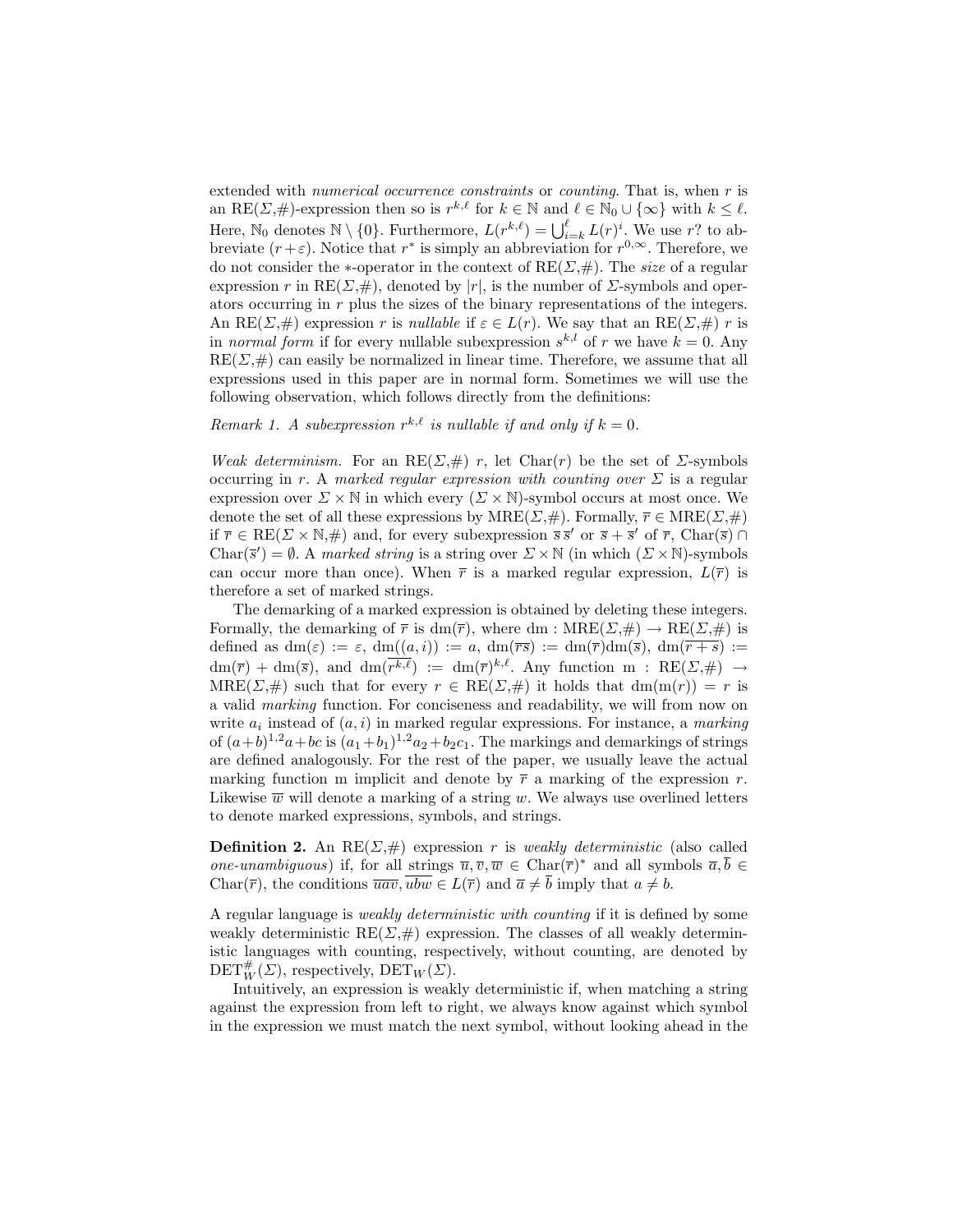

**Fig. 1.** Parse tree of  $(a^{0,1})^{0,3}(b^{0,\infty}+c^{0,\infty})d$ . Counter nodes are numbered from 1 to 4.

string. For instance,  $(a + b)^* a$  and  $(a^{2,3} + b)^{3,3} b$  are not weakly deterministic, while  $b^*a(b^*a)^*$  and  $(a^{2,3}+b)^{2,2}b$  are.

Strong determinism. Intuitively, an expression is weakly deterministic if, when matching a string from left to right, we always know where we are in the expression. For a strongly deterministic expression, we will additionally require that we always know *how* to go from one position to the next. Thereto, we distinguish between going forward in an expression and backward by iterating over a counter. For instance, in the expression  $(ab)^{1,2}$  going from a to b implies going forward, whereas going from b to a iterates backward over the counter.

Therefore, an expression such as  $((a+\varepsilon)(b+\varepsilon))^{0,2}$  will not be strongly deterministic, although it is weakly deterministic. Indeed, when matching  $ab$ , we can go from a to b by either going forward or by iterating over the counter. By the same token, also  $(a^{1,2})^{3,4}$  is not strongly deterministic, as we have a choice of counters over which to iterate when reading multiple a's. Conversely,  $(a^{2,2})^{3,4}$  is strongly deterministic as it is always clear over which counter we must iterate.

For the definition of strong determinism, we follow the semantic meaning of the definition by Sperberg-McQueen [20], while using the formal approach of Koch and Scherzinger [14] (who called the notion *strong one-unambiguity*)<sup>4</sup>. We denote the *parse tree* of an  $RE(\Sigma, \#)$  expression r by pt(r). Figure 1 contains the parse tree of the expression  $(a^{0,1})^{0,3}(b^{0,\infty}+c^{0,\infty})d$ .

A bracketing of a regular expression  $r$  is a labeling of the counter nodes of  $pt(r)$  by distinct indices. Concretely, we simply number the nodes according to the depth-first left-to-right ordering. The bracketing  $\tilde{r}$  of r is then obtained by replacing each subexpression  $s^{k,\ell}$  of r with index i with  $([i s]_i)^{k,\ell}$ . Therefore, a bracketed regular expression is a regular expression over alphabet  $\Sigma \uplus \Gamma$ , where  $\Gamma := \{ [i, j]_i \mid i \in \mathbb{N} \}$ . For example,  $([1([2a]_2)^{0,1}]_1)^{0,3}(([3b]_3)^{0,\infty} + ([4c]_4)^{0,\infty})d$  is a bracketing of  $(a^{0,1})^{0,3}(b^{0,\infty}+c^{0,\infty})d$ , for which the parse tree is shown in Figure 1. We say that a string w in  $\Sigma \oplus \Gamma$  is *correctly bracketed* if w has no substring of the form  $[i]_i$ . That is, we do not allow a derivation of  $\varepsilon$  in the derivation tree.

**Definition 3.** A regular expression  $r$  is strongly deterministic with counting if r is weakly deterministic and there do not exist strings u, v, w over  $\Sigma \cup \Gamma$ , strings

<sup>&</sup>lt;sup>4</sup> The difference with Koch and Scherzinger is that we allow different derivations of  $\varepsilon$ while they forbid this. For instance,  $a^*+b^*$  is strongly deterministic in our definition, but not in theirs, as  $\varepsilon$  can be matched by both  $a^*$  and  $b^*$ .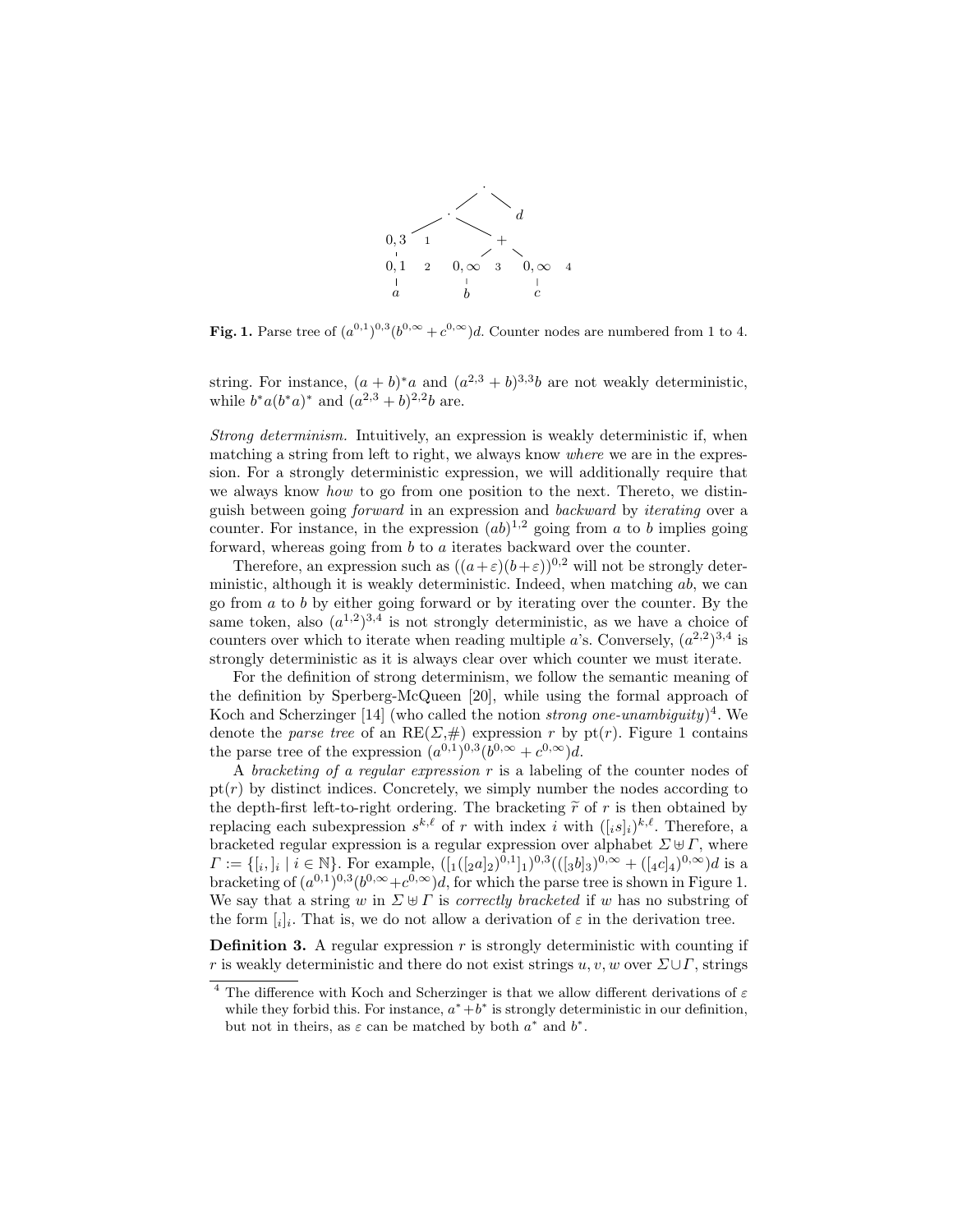$\alpha \neq \beta$  over *Γ*, and a symbol  $a \in \Sigma$  such that *uoav* and *uβaw* are both correctly bracketed and in  $L(\tilde{r})$ .

A standard regular expression (without counting) is strongly deterministic if the expression obtained by replacing each subexpression of the form  $r^*$  with  $r^{0,\infty}$  is strongly deterministic with counting. The class  $\text{DET}^{\#}_{S}(\Sigma)$ , respectively,  $\text{DET}_S(\Sigma)$ , denotes all languages definable by a strongly deterministic expressions with, respectively, without, counting.

## 3 Expressive power

Bruggemann-Klein and Wood [2] proved that for any alphabet  $\Sigma$  DET $_W(\Sigma)$ forms a strict subclass of the regular languages, denoted  $REG(\Sigma)$ . The complete picture of the relative expressive power depends on the size of  $\Sigma$ , as shown by the following theorem.

**Theorem 4.** For every alphabet  $\Sigma$ ,

$$
DET_S(\Sigma) = DET_W(\Sigma) = DET_S^{\#}(\Sigma) = DET_W^{\#}(\Sigma) \subsetneq REG(\Sigma) \quad (if \ |\Sigma| = 1)
$$

$$
DET_S(\Sigma) = DET_W(\Sigma) = DET_S^{\#}(\Sigma) \subsetneq DET_W^{\#}(\Sigma) \subsetneq REG(\Sigma) \ (if \ |\Sigma| \ge 2)
$$

*Proof.* The equality  $\text{DET}_S(\Sigma) = \text{DET}_W(\Sigma)$  is already implicit in the work of Brüggemann-Klein [1]. By this result and by definition, all inclusions from left to right already hold. It therefore suffices to show that (1)  $\text{DET}_S^{\#}(\Sigma) \subseteq \text{DET}_S(\Sigma)$ for arbitrary alphabets, (2)  $\text{DET}^{\#}_{W}(\Sigma) \subseteq \text{DET}^{\#}_{S}(\Sigma)$  for unary alphabets, (3)  $\text{DET}^{\#}_{S}(\varSigma) \subsetneq \text{DET}^{\#}_{W}(\varSigma)$  for binary alphabets, and (4)  $\text{DET}^{\#}_{W}(\varSigma) \subsetneq \text{REG}(\varSigma)$ for unary alphabets.

(1): We show that each strongly deterministic expression with counting can be transformed into a strongly deterministic expression without counting. This is quite non-trivial, but the crux is to unfold each counting operator in a smart manner, taking special care of nullable expressions.

(2): The crux of this proof lies in Lemma 5. It is well known and easy to see that the minimal DFA for a regular language over a unary alphabet is defined either by a simple chain of states (sometimes also called a tail [19]), or a chain followed by a cycle. The languages in  $\text{DET}^{\#}_{W}(\Sigma)$  can be defined in this manner. The following lemma adds to that, that for weakly deterministic regular expressions, only one node in this cycle can be final. The theorem then follows as any such language can be defined by a strongly deterministic expression.

**Lemma 5.** Let  $\Sigma = \{a\}$ , and  $L \in REG(\Sigma)$ , then  $L \in DET_{W}^{#}(\Sigma)$  if and only if L is definable by a DFA which is either a chain, or a chain followed by a cycle, for which at most one of the cycle nodes is final.

(3 and 4): Witnesses for non-inclusion are the languages defined by  $(a^{2,3}b?)^*$ and  $(aaa)^*(a + aa)$ , respectively. Both languages can be shown not to be in  $\text{DET}_W(\Sigma)$  [2]. The theorem then follows from the above results.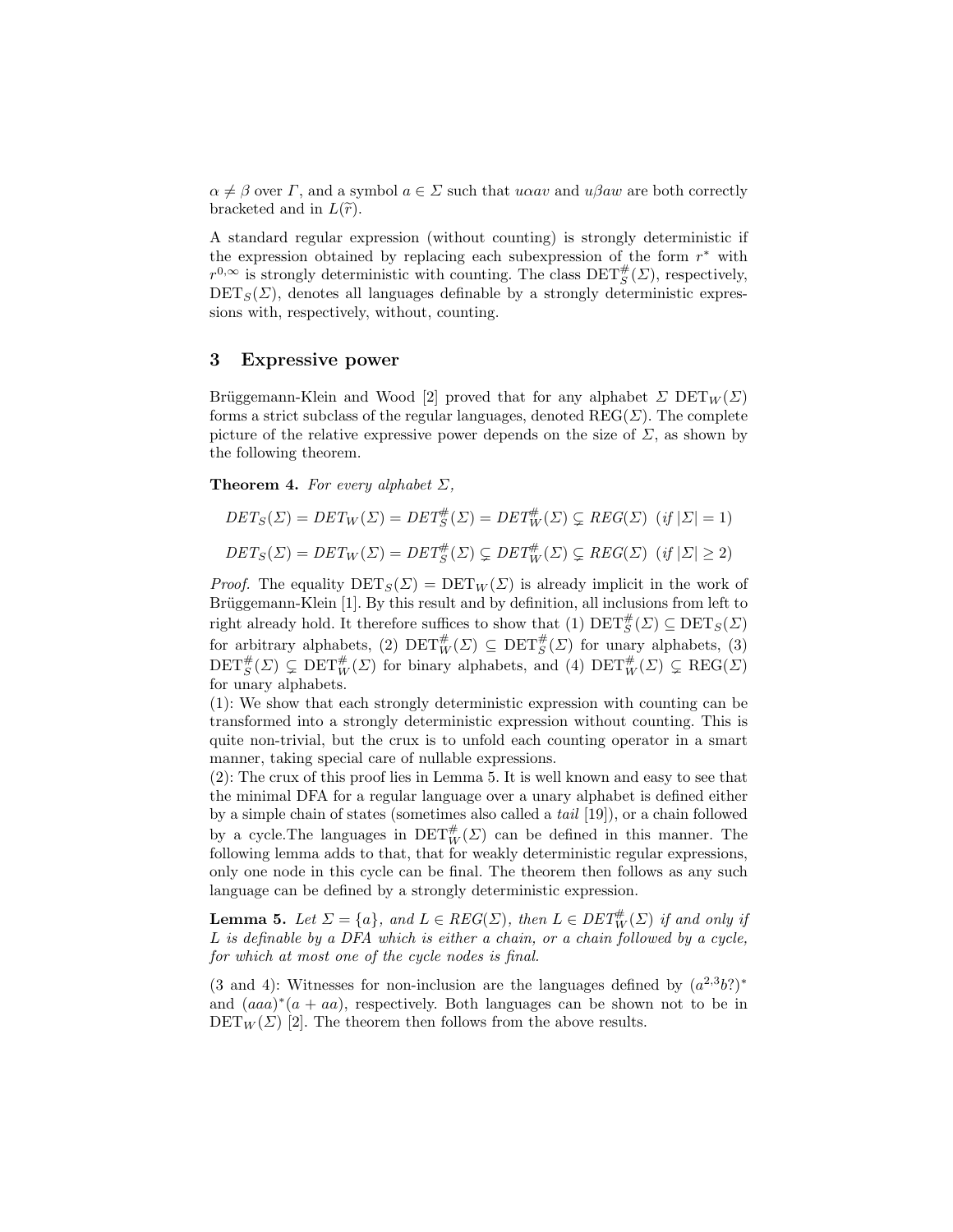#### 4 Succinctness

In Section 3 we learned that  $\text{DET}^{\#}_{W}(\Sigma)$  strictly contains  $\text{DET}^{\#}_{S}(\Sigma)$ , prohibiting a translation from weak to strong deterministic expressions with counting. However, one could still hope for an efficient algorithm which, given a weakly deterministic expression known to be equivalent to a strong deterministic one, constructs this expression. However, this is not the case:

**Theorem 6.** For every  $n \in \mathbb{N}$ , there exists an  $r \in RE(\Sigma, \#)$  over alphabet  ${a}$  which is weakly deterministic and of size  $\mathcal{O}(n)$  such that every strongly deterministic expression s, with  $L(r) = L(s)$ , is of size at least  $2^n$ .

The above theorem holds for the family of languages defined by  $(a^{2^n+1,2^{n+1}})^{1,2}$ , each of which is weakly deterministic and defines all strings with  $a$ 's of length from  $2^n + 1$  to  $2^{n+2}$ , except for the string  $a^{2^{n+1}+1}$ . These expressions, in fact, where introduced by Kilpelainen when studying the inclusion problem for weakly deterministic expressions with counting [10].

## 5 Counter automata

Let C be a set of *counter variables* and  $\alpha : C \to \mathbb{N}$  be a function assigning a value to each counter variable. We inductively define *guards* over  $C$ , denoted Guard(C), as follows: for every  $cv \in C$  and  $k \in \mathbb{N}$ , we have that true, false,  $cv = k$ , and  $cv < k$  are in Guard(C). Moreover, when  $\phi_1, \phi_2 \in \text{Guard}(C)$ , then so are  $\phi_1 \wedge \phi_2$ ,  $\phi_1 \vee \phi_2$ , and  $\neg \phi_1$ . For  $\phi \in \text{Guard}(C)$ , we denote by  $\alpha \models \phi$  that  $\alpha$  models  $\phi$ , i.e., that applying the value assignment  $\alpha$  to the counter variables results in satisfaction of  $\phi$ .

An update is a set of statements of the form  $cy++$  and reset(cv) in which every  $cv \in C$  occurs at most once. By Update(C) we denote the set of all updates.

**Definition 7.** A non-deterministic *counter automaton* (CNFA) is a 6-tuple  $A =$  $(Q, q_0, C, \delta, F, \tau)$  where Q is the finite set of states;  $q_0 \in Q$  is the initial state; C is the finite set of counter variables;  $\delta: Q \times \Sigma \times \text{Guard}(C) \times \text{Update}(C) \times Q$ is the transition relation;  $F: Q \to \text{Guard}(C)$  is the acceptance function; and  $\tau : C \to \mathbb{N}$  assigns a maximum value to every counter variable.

Intuitively, A can make a transition  $(q, a, \phi, \pi, q')$  whenever it is in state q, reads a, and guard  $\phi$  is true under the current values of the counter variables. It then updates the counter variables according to the update  $\pi$ , in a way we explain next, and moves into state  $q'$ . To explain the update mechanism formally, we introduce the notion of configuration. Thereto, let  $\max(A) = \max\{\tau(c) \mid$  $c \in C$ . A configuration is a pair  $(q, \alpha)$  where  $q \in Q$  is the current state and  $\alpha: C \to \{1, \ldots, \max(A)\}\$ is the function mapping counter variables to their current value. Finally, an update  $\pi$  transforms  $\alpha$  into  $\pi(\alpha)$  by setting cv := 1, when reset(cv)  $\in \pi$ , and cv := cv + 1 when cv++  $\in \pi$  and  $\alpha$ (cv)  $< \tau$ (cv). Otherwise, the value of cv remains unaltered.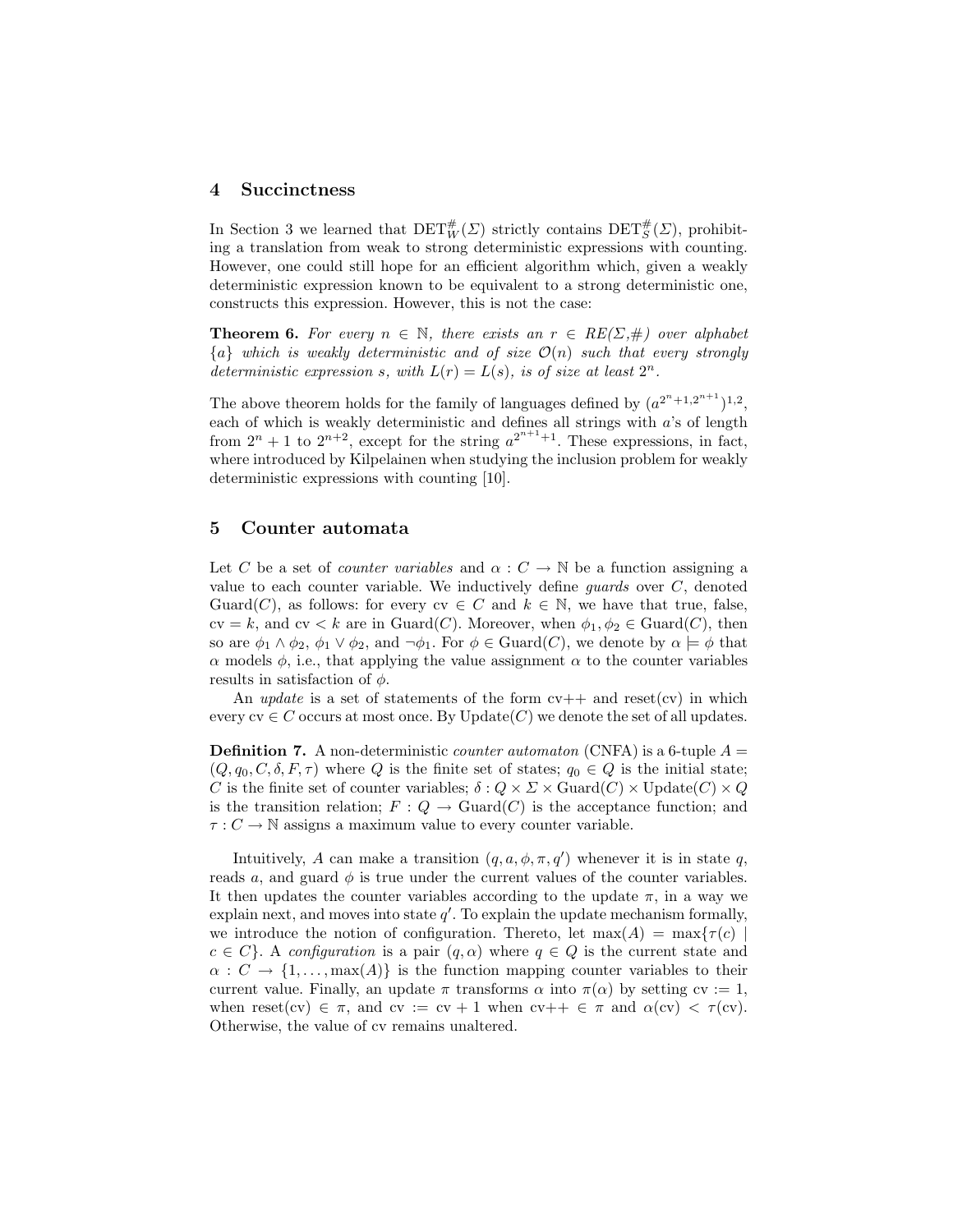Let  $\alpha_0$  be the function mapping every counter variable to 1. The *initial config*uration  $\gamma_0$  is  $(q_0, \alpha_0)$ . A configuration  $(q, \alpha)$  is final if  $\alpha \models F(q)$ . A configuration  $\gamma' = (q', \alpha')$  *immediately follows* a configuration  $\gamma = (q, \alpha)$  by reading  $a \in \Sigma$ , denoted  $\gamma \rightarrow_a \gamma'$ , if there exists  $(q, a, \phi, \pi, q') \in \delta$  with  $\alpha \models \phi$  and  $\alpha' = \pi(\alpha)$ .

For a string  $w = a_1 \cdots a_n$  and two configurations  $\gamma$  and  $\gamma'$ , we denote by  $\gamma \Rightarrow_w \gamma'$  that  $\gamma \rightarrow_{a_1} \cdots \rightarrow_{a_n} \gamma'$ . A configuration  $\gamma$  is *reachable* if there exists a string w such that  $\gamma_0 \Rightarrow_w \gamma$ . A string w is accepted by A if  $\gamma_0 \Rightarrow_w \gamma_f$  where  $\gamma_f$ is a final configuration. We denote by  $L(A)$  the set of strings accepted by A.

A CNFA A is deterministic (or a CDFA) if, for every reachable configuration  $\gamma = (q, \alpha)$  and for every symbol  $a \in \Sigma$ , there is at most one transition  $(q, a, \phi, \pi, q') \in \delta$  such that  $\alpha \models \phi$ .

The size of a transition  $\theta$  or acceptance condition  $F(q)$  is the number of symbols which occur in it plus the size of the binary representation of each integer occcurring in it. By the same token, the size of  $A$ , denoted by  $|A|$ , is  $|Q| + \sum_{q \in Q} \log \tau(q) + |F(q)| + \sum_{\theta \in \delta} |\theta|.$ 

- **Theorem 8.** 1. Given CNFAs  $A_1$  and  $A_2$ , a CNFA A accepting the union or intersection of  $A_1$  and  $A_2$  can be constructed in polynomial time. Moreover, when  $A_1$  and  $A_2$  are deterministic, then so is A.
- 2. Given a CDFA A, a CDFA which accepts the complement of A can be constructed in polynomial time.
- 3. MEMBERSHIP for word w and CDFA A is in time  $\mathcal{O}(|w||A|)$ .
- 4. membership for non-deterministic CNFA is np-complete.
- 5. emptiness for CDFAs and CNFAs is pspace-complete.
- 6. Deciding whether a CNFA A is deterministic is pspace-complete.

## 6 From  $RE(\Sigma, \#)$  to CNFA

In this section, we show how an  $RE(\Sigma, \#)$  expression r can be translated in polynomial time into an equivalent CNFA  $G_r$  by applying a natural extension of the well-known Glushkov construction. We emphasize at this point that such an extended Glushkov construction has already been given by Sperberg-McQueen [20]. Therefore, the contribution of this section lies mostly in the characterization given below:  $G_r$  is deterministic if and only if r is strongly deterministic. Moreover, as seen in the previous section, CDFAs have desirable properties which by this translation also apply to strongly deterministic  $RE(\Sigma, \#)$  expressions. We refer to  $G_r$  as the Glushkov counting automaton of r.

#### 6.1 Notation and terminology

We first provide some notation and terminology needed in the construction below. For an RE( $\Sigma$ ,#) expression r, the set first(r) (respectively, last(r)) consists of all symbols which are the first (respectively, last) symbols in some word defined by r. These sets are inductively defined as follows:

 $-$  first( $\varepsilon$ ) = last( $\varepsilon$ ) =  $\emptyset$  and  $\forall a \in \text{Char}(r)$ , first( $a$ ) = last( $a$ ) = { $a$ };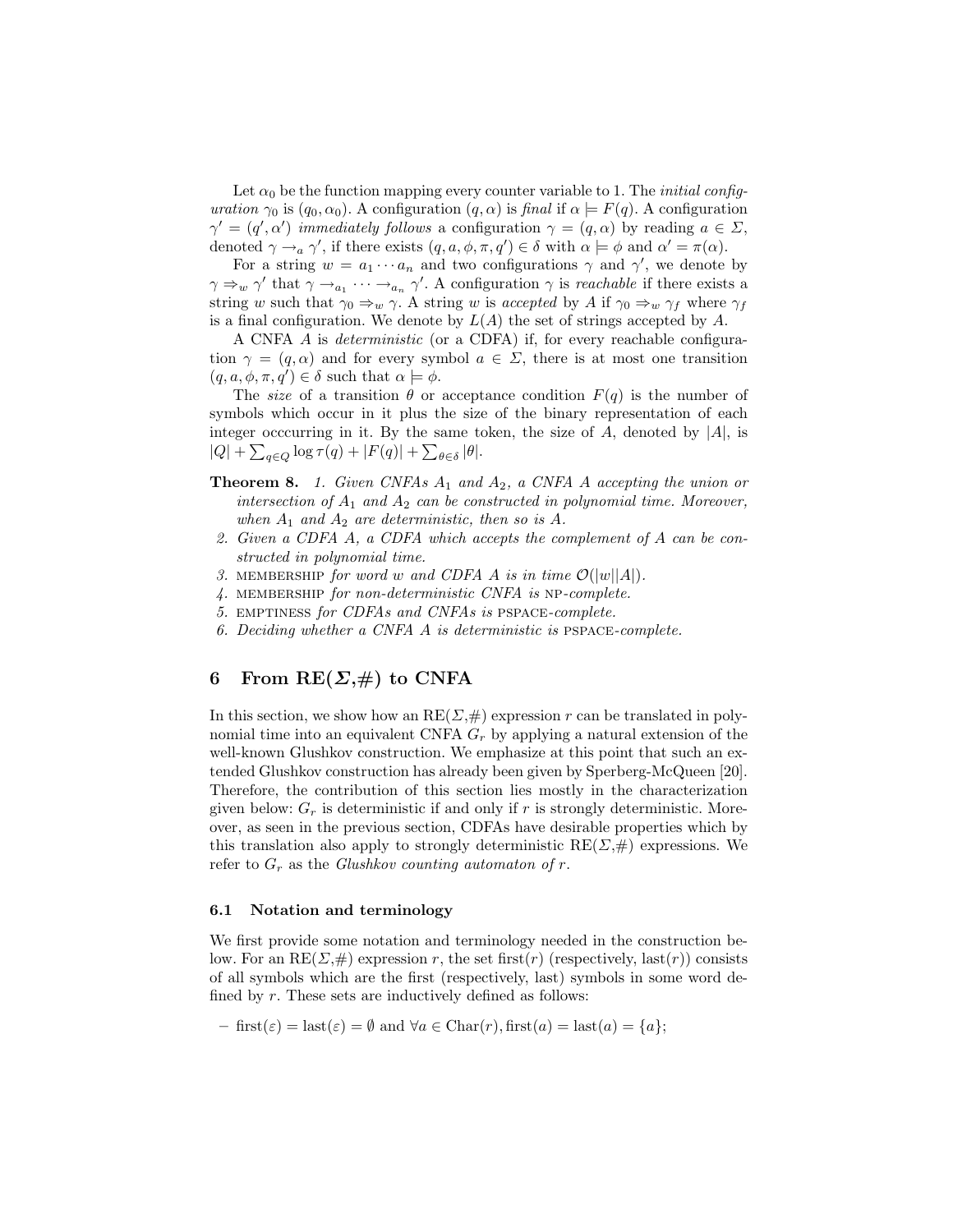- first( $r_1 + r_2$ ) = first( $r_1$ ) ∪ first( $r_2$ ) and last( $r_1 + r_2$ ) = last( $r_1$ ) ∪ last( $r_2$ );
- If  $\varepsilon \in L(r_1)$ , first $(r_1r_2)$  = first $(r_1) \cup$  first $(r_2)$ , else first $(r_1r_2)$  = first $(r_1)$ ;
- If  $\varepsilon \in L(r_2)$ ,  $\text{last}(r_1r_2) = \text{last}(r_1) \cup \text{last}(r_2)$ , else  $\text{last}(r_1r_2) = \text{last}(r_2)$ ;
- first $(r^k)$  = first $(r_1)$  and last $(r^k)$  = last $(r_1)$ .

For a regular expression r, we say that a subexpression of r of the form  $s^{k,\ell}$  is an iterator or iterated subexpression of r. Let  $\text{lower}(s^{k,\ell}) := k$ , and  $\text{upper}(s^{k,\ell}) := \ell$ . We say that  $s^{k,\ell}$  is *bounded* when  $\ell \in \mathbb{N}$ , otherwise it is *unbounded*. For instance, an iterator of the form  $s^{0,\infty}$  is a nullable, unbounded iterator.

For a marked symbol  $\bar{x}$  and an iterator c we denote by iterators( $\bar{x}, c$ ) the list of all iterated subexpressions of c which contain  $\bar{x}$ , except c itself. For marked symbols  $\overline{x}, \overline{y}$ , we denote by iterators $(\overline{x}, \overline{y})$  all iterated subexpressions which contain  $\bar{x}$  but not  $\bar{y}$ . Finally, let iterators( $\bar{x}$ ) be the list of all iterated subexpressions which contain  $\bar{x}$ . Note that all such lists  $[c_1, \ldots, c_n]$  contain a sequence of nested subexpressions. Therefore, we will always assume that they are ordered such that  $c_1 \prec c_2 \prec \cdots \prec c_n$ . Here  $c \prec c'$  denotes that c is a subexpression of c'. For example, if  $\bar{r} = ((a_1^{1,2}b_1)^{3,4})^{5,6}$ , then iterators $(a_1, \bar{r}) = [a_1^{1,2}, (a_1^{1,2}b_1)^{3,4}],$ iterators $(a_1, b_1) = [a_1^{1,2}],$  and iterators $[a_1] = [a_1^{1,2}, (a_1^{1,2}b_1)^{3,4}, ((a_1^{1,2}b_1)^{3,4})^{5,6}].$ 

#### 6.2 Construction

We now define the set follow( $\overline{r}$ ) for a marked regular expression  $\overline{r}$ . As in the standard Glushkov construction, this set lies at the basis of the transition relation of  $G_r$ . The set follow $(\overline{r})$  contains triples  $(\overline{x}, \overline{y}, c)$ , where  $\overline{x}$  and  $\overline{y}$  are marked symbols and c is either an iterator or null. Intuitively, the states of  $G_r$  will be a designated start state plus a state for each symbol in Char( $\overline{r}$ ). A triple  $(\overline{x}, \overline{y}, c)$ then contains the information we need for  $G_r$  to make a transition from state  $\bar{x}$ to  $\overline{y}$ . If  $c \neq$  null, this transition iterates over c and all iterators in iterators( $\overline{x}, c$ ) are reset by going to  $\bar{y}$ . Otherwise, if c equals null, the iterators in iterators( $\bar{x}, \bar{y}$ ) are reset. Formally, the set follow $(\bar{r})$  contains for each subexpression  $\bar{s}$  of  $\bar{r}$ ,

- all tuples  $(\overline{x}, \overline{y}, \text{null})$  for  $\overline{x}$  in  $\text{last}(\overline{s_1}), \overline{y}$  in first $(\overline{s_2}),$  and  $\overline{s} = \overline{s_1} \overline{s_2}$ ; and
- all tuples  $(\overline{x}, \overline{y}, \overline{s})$  for  $\overline{x}$  in last $(\overline{s_1})$ ,  $\overline{y}$  in first $(\overline{s_1})$ , and  $\overline{s} = \overline{s_1}^{k,\ell}$ .

We introduce a counter variable  $\operatorname{cv}(c)$  for every iterator c in  $\overline{r}$  whose value will always denote which iteration of  $c$  we are doing in the current run on the string. We define a number of tests and update commands on these counter variables:

- $\vdash$  value-test([c<sub>1</sub>, ..., c<sub>n</sub>]) :=  $\bigwedge_{c_i}$ (lower(c<sub>i</sub>) ≤ cv(c<sub>i</sub>)) ∧ (cv(c<sub>i</sub>) ≤ upper(c<sub>i</sub>)). When we leave the iterators  $c_1, \ldots, c_n$  we have to check that we have done an admissible number of iterations for each iterator.
- upperbound-test(c) :=  $\text{cv}(c)$  < upper(c) when c is a bounded iterator and upperbound-test $(c) :=$  true otherwise. When iterating over a bounded iterator, we have to check that we can still do an extra iteration.
- $\text{reset}(c_1, \ldots, c_n) := \{ \text{reset}(cv(c_1)), \ldots, \text{reset}(cv(c_n)) \}.$  When leaving some iterators, their values must be reset. The counter variable is reset to 1, because at the time we reenter this iterator, its first iteration is started.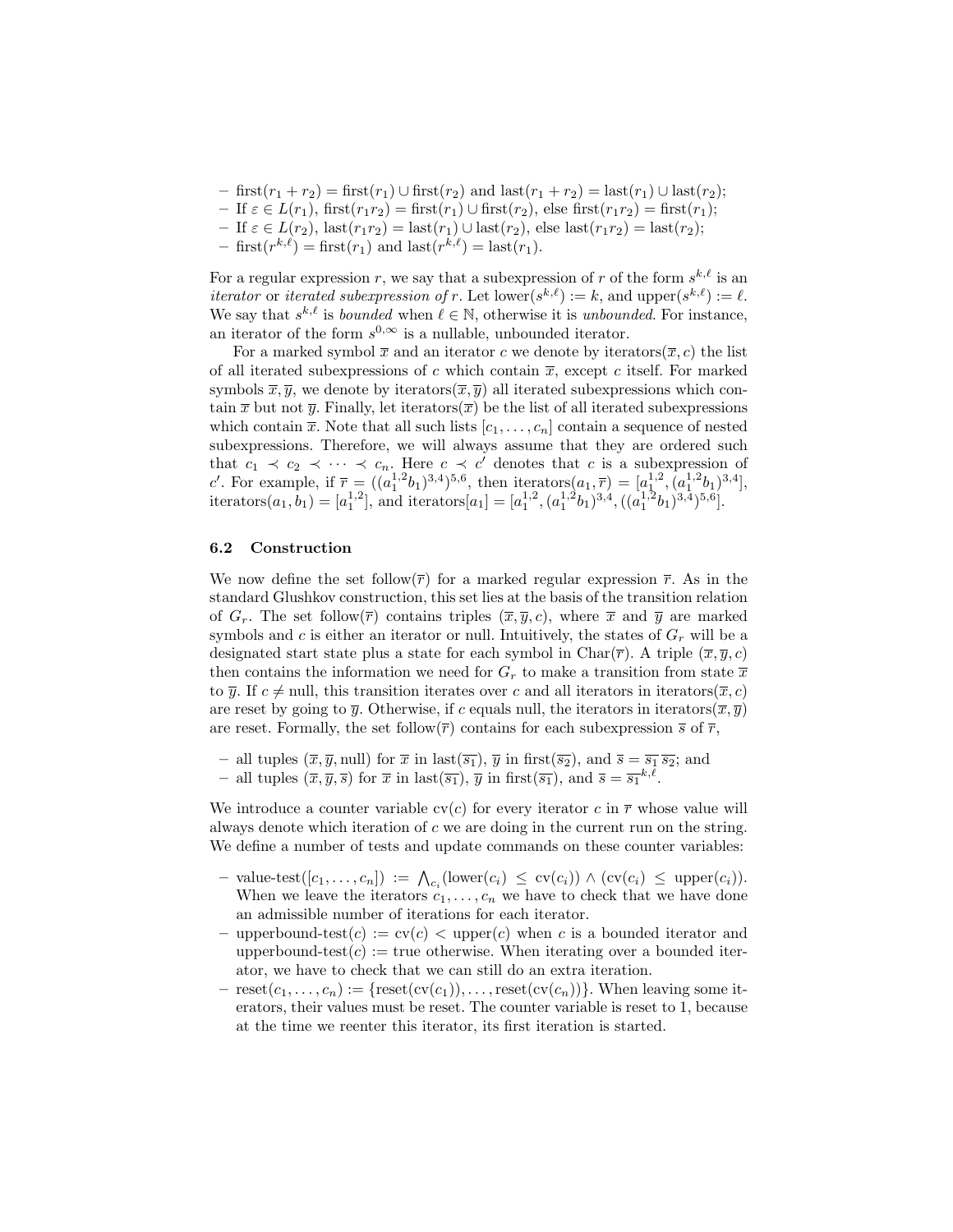– update $(c) := \{ cv(c) \}$ . When iterating over an iterator, we start a new iteration and increment its number of transitions.

We now define the Glushkov counting automaton  $G_r = (Q, q_0, C, \delta, F, \tau)$ . The set of states Q is the set of symbols in  $\overline{r}$  plus an initial state, i.e., Q :=  ${q_0}\}\biguplus_{\overline{x}\in \text{Char}(\overline{r})} q_{\overline{x}}.$  Let C be the set of iterators occurring in  $\overline{r}$ . We next define the transition function. For all  $\overline{y} \in \text{first}(\overline{r})$ ,  $(q_0, dm(\overline{y}), true, \emptyset, q_{\overline{y}}) \in \delta$ .<sup>5</sup> For every element  $(\bar{x}, \bar{y}, c) \in \text{follow}(\bar{r})$ , we define a transition  $(q_{\bar{x}}, dm(\bar{y}), \phi, \pi, q_{\bar{y}}) \in \delta$ . If c = null, then  $\phi := \text{value-test}( \text{iterations}(\overline{x}, \overline{y}))$  and  $\pi := \text{reset}( \text{iterations}(\overline{x}, \overline{y}))$ . If  $c \neq$  null, then  $\phi :=$  value-test(iterators( $\overline{x}, c$ ))  $\land$  upperbound-test(c) and  $\pi :=$ reset(iterators( $\overline{x}, c$ )) ∪ update(c). The acceptance criteria of  $G_r$  depend on the set last( $\overline{r}$ ). For any symbol  $\overline{x} \notin \text{last}(\overline{r})$ ,  $F(q_{\overline{x}}) := \text{false}$ . For every element  $\overline{x} \in$ last( $\overline{r}$ ),  $F(q_{\overline{x}}) :=$  value-test(iterators( $\overline{x}$ )). Here, we test whether we have done an admissible number of iterations of all iterators in which  $\bar{x}$  is located. Finally,  $F(q_0) :=$  true if  $\varepsilon \in L(r)$ . Lastly, for all bounded iterators  $c, \tau(\text{cv}(c)) = \text{upper}(c)$ since c never becomes larger than upper $(c)$ , and for all unbounded iterators c,  $\tau(\text{cv}(c)) = \text{lower}(c)$  as there are no upper bound tests for  $\text{cv}(c)$ .

**Theorem 9.** For every  $RE(\Sigma, \#)$  expression r,  $L(G_r) = L(r)$ . Moreover,  $G_r$  is deterministic iff r is strongly deterministic.

## 7 Decidability and Complexity Results

Definition 3, defining strong determinism, is of a semantical nature. Therefore, we provide Algorithm 1 for testing whether a given expression is strongly deterministic, which runs in cubic time. To decide weak determinism, Kilpeläinen and Tuhkanen [13] give a cubic algorithm for  $RE(\Sigma, \#)$ , while Brüggemann-Klein [1] gives a quadratic algorithm for  $RE(\Sigma)$  by computing its Glushkov automaton and testing whether it is deterministic<sup>6</sup>.

**Theorem 10.** For any  $r \in RE(\Sigma, \#)$ , isStrongDeterministic(r) returns true if and only if r is strong deterministic. Moreover, it runs in time  $\mathcal{O}(|r|^3)$ .

We next consider the following decision problems, for expressions of class  $\mathcal{R}$ : INCLUSION: Given two expressions  $r, r' \in \mathcal{R}$ , is  $L(r) \subseteq L(r')$ ? EQUIVALENCE: Given two expressions  $r, r' \in \mathcal{R}$ , is  $L(r) = L(r')$ ? INTERSECTION: Given a number of expressions  $r_1, \ldots, r_n \in \mathcal{R}$ , is  $\bigcap_{i=1}^n L(r_i) \neq \emptyset$ ?

**Theorem 11.** (1) INCLUSION and EQUIVALENCE for  $RE(\Sigma, \#)$  are EXPSPACEcomplete [16], INTERSECTION for  $RE(\Sigma, \#)$  is PSPACE-complete [7]. (2) INCLU-SION and EQUIVALENCE for  $DET_W(\Sigma)$  are in PTIME, INTERSECTION for  $DET_W(\Sigma)$ is PSPACE-complete [15]. (3) INCLUSION for  $DET_W^{\#}(\Sigma)$  is conp-hard [11].

<sup>&</sup>lt;sup>5</sup> Recall that dm( $\overline{y}$ ) denotes the demarking of  $\overline{y}$ .

 $6$  There sometimes is some confusion about this result: Computing the Glushkov automaton is quadratic in the expression, while linear in the output automaton (consider, e.g.,  $(a_1 + \cdots + a_n)(a_1 + \cdots + a_n)$ . Only when the alphabet is fixed is the Glushkov automaton of a deterministic expression of size linear in the expression.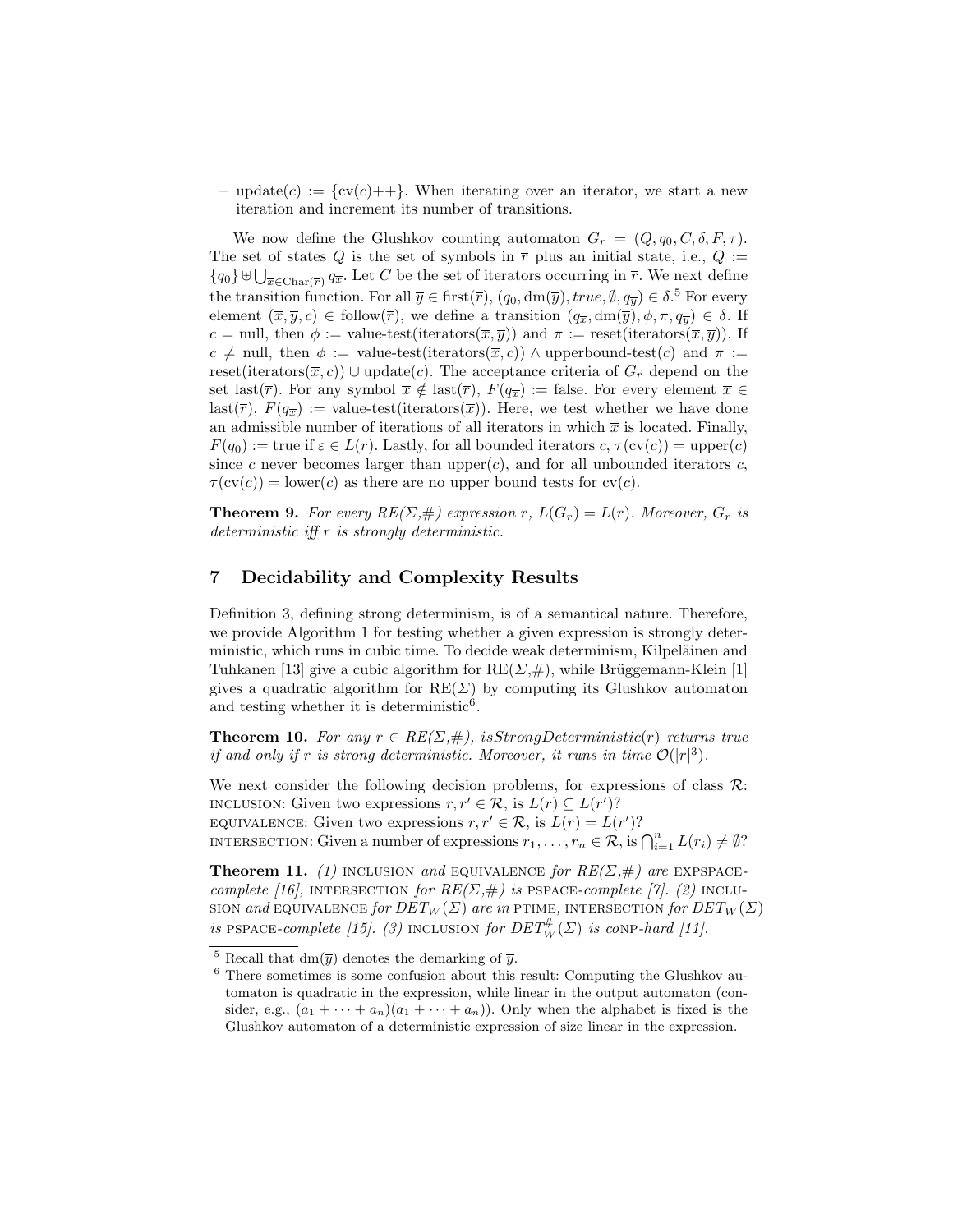Algorithm 1 ISSTRONGDETERMINISTIC. Returns true if  $r$  is strong deterministic, false otherwise.

```
\overline{r} \leftarrow marked version of r
  2: Initialize Follow \leftarrow \emptysetCompute first(\overline{s}), last(\overline{s}), for all subexpressions \overline{s} of \overline{r}4: if \exists \overline{x}, \overline{y} \in \text{first}(\overline{r}) with \overline{x} \neq \overline{y} and dm(\overline{x}) = dm(\overline{y}) then return false
        for each subexpression \bar{s} of \bar{r}, in bottom-up fashion do
  6: if \overline{s} = \overline{s_1} \overline{s_2} then
                       if last(\overline{s_1}) \neq \emptyset and \exists \overline{x}, \overline{y} \in \text{first}(\overline{s_1}) with \overline{x} \neq \overline{y} and \text{dm}(\overline{x}) = \text{dm}(\overline{y}) then
        return false
  8: F \leftarrow \{(\overline{x}, \text{dm}(\overline{y})) \mid \overline{x} \in \text{last}(\overline{s_1}), \overline{y} \in \text{first}(\overline{s_2})\}else if \overline{s} = \overline{s_1}^{[k,\ell]}, with \ell \geq 2 then
10: if \exists \overline{x}, \overline{y} \in \text{first}(\overline{s_1}) with \overline{x} \neq \overline{y} and \text{dm}(\overline{x}) = \text{dm}(\overline{y}) then return false
                       F \leftarrow \{(\overline{x}, \text{dm}(\overline{y})) \mid \overline{x} \in \text{last}(\overline{s_1}), \overline{y} \in \text{first}(\overline{s_1})\}12: if F \cap Follow \neq \emptyset then return false
                if \overline{s} = \overline{s_1} \, \overline{s_2} or \overline{s} = \overline{s_1}^{k,\ell}, with \ell \geq 2 and k < \ell then
14: \text{Follow} \leftarrow \text{Follow} \oplus F
```
By combining  $(1)$  and  $(2)$  of Theorem 11 we get the complexity of INTERSECTION for  $\mathrm{DET}^\#_W(\varSigma)$  and  $\mathrm{DET}^\#_S(\varSigma).$  This is not the case for the INCLUSION and EQUIValence problem, unfortunately. By using the results of the previous sections we can, for  $\text{DET}^{\#}_{S}(\Sigma)$ , give a PSPACE upperbound for both problems, however.

**Theorem 12.** (1) EQUIVALENCE and INCLUSION for  $DET^{\#}_{S}(\Sigma)$  are in PSPACE. (2) INTERSECTION for  $DET^{\#}_W(\Sigma)$  and  $DET^{\#}_S(\Sigma)$  is PSPACE-complete.

## 8 Conclusion

We investigated and compared the notions of strong and weak determinism in the presence of counting. Weakly deterministic expressions have the advantage of being more expressive and more succinct than strongly deterministic ones. However, strongly deterministic expressions are expressivily equivalent to standard deterministic expressions, a class of languages much better understood than the weakly deterministic languages with counting. Moreover, strongly deterministic expressions are conceptually simpler (as strong determinism does not depend on intricate interplays of the counter values) and correspond naturally to deterministic Glushkov automata. The latter also makes strongly deterministic expressions easier to handle as witnessed by the pspace upperbound for inclusion and equivalence, whereas for weakly deterministic expressions only a trivial expspace upperbound is known. For these reasons, one might wonder if the weak determinism demanded in the current standards for XML Schema should not be replaced by strong determinism. The answer to some of the following open questions can shed more light on this issue: (1) Is it decidable if a language is definable by a weakly deterministic expression with counting? (2) Can